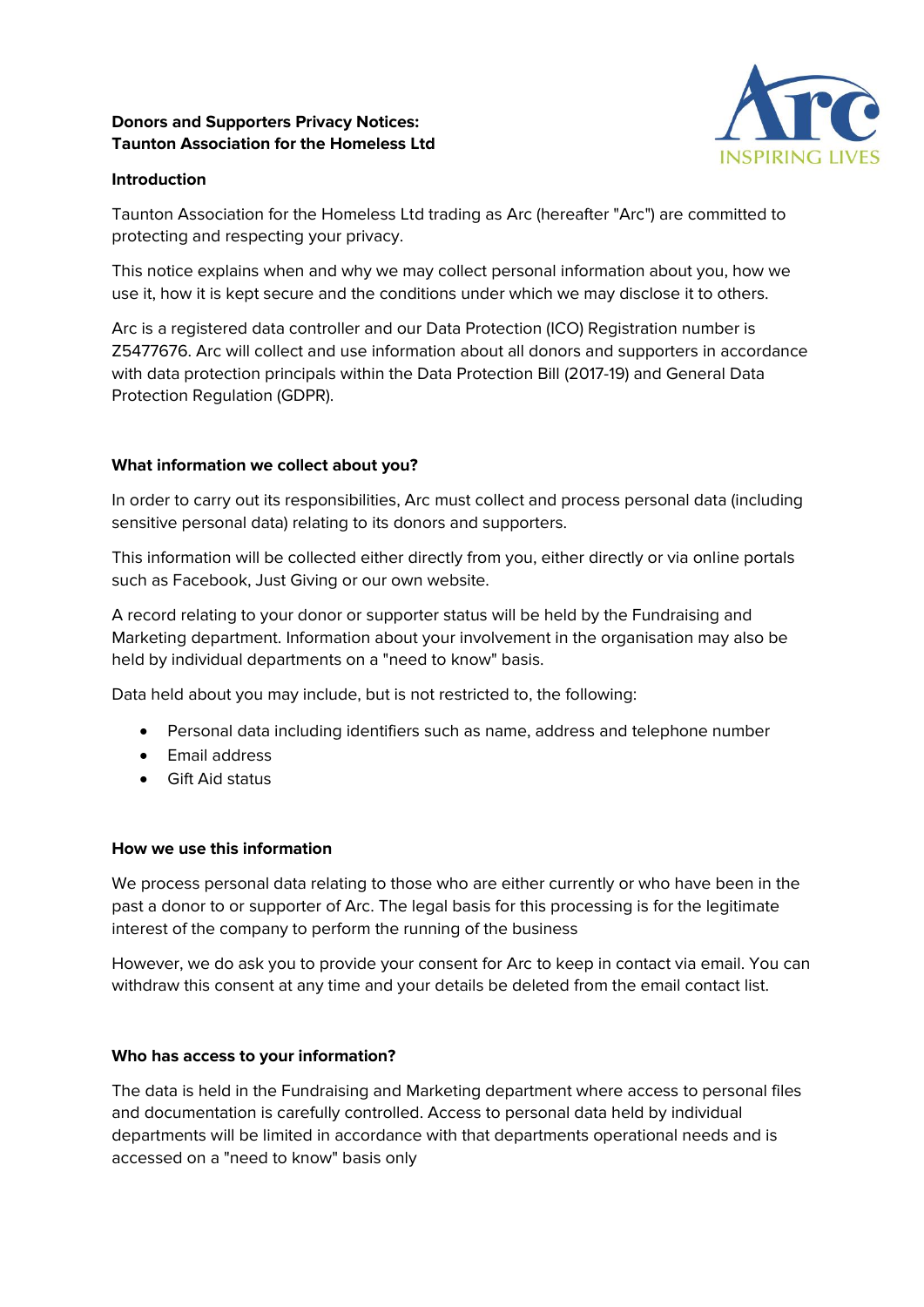# **Special Category Data**

Arc recognises the significance of the processing of special category data and has considered is further obligations under data protection legislation. Special category data is generally defined as:

- Race or ethnic origin
- Political opinion
- Religious or philosophical beliefs
- Trade union membership
- **•** Genetic or Biometric data
- Health data
- Sexual orientation

Arc has no necessity or reason to hold this type of information about our donors and supporters. Therefore, when data of this nature is inadvertently supplied to Arc by you, it will be immediately deleted, and no record will be kept.

# **Sharing and Disclosing your Personal Information**

Arc may disclose certain personal data to external bodies. At all times, the amount of information disclosed and the manner in which it is disclosed will be in accordance with the provisions of the Data Protection Act and the GDPR.

If your personal data is shared with an external body it will be done so in a manner that is secure and we will only share what is necessary.

Such external bodies may include, but is not limited to:

- HMRC for Gift Aid
- UK Agencies such as DWP, Benefit or Tax Inspectors or Police. Consideration will be taken of your rights and freedoms and, also, the legal obligations of Arc
- Third-party IT provision or software providers any such transfer will be subject to the formal agreement of the third-party provider to ensure protection of your personal data

Data is not shared with or transferred to any country outside the EU

# **How long do we keep your information?**

Arc will keep your personal data only as long as it remains relevant, accurate and is absolutely necessary to conclude the purpose(s) for which it was collected in accordance with Arc's Data Protection and Retention of Records policy.

Notwithstanding the above, we will retain documents (including electronic documents) containing personal data:

- To the extent that we are required to do so by law
- If we believe that the documents may be relevant to any ongoing or prospective legal proceedings; and
- In order to establish, exercise or defend our legal rights

Data will be destroyed via secure means when no longer required.